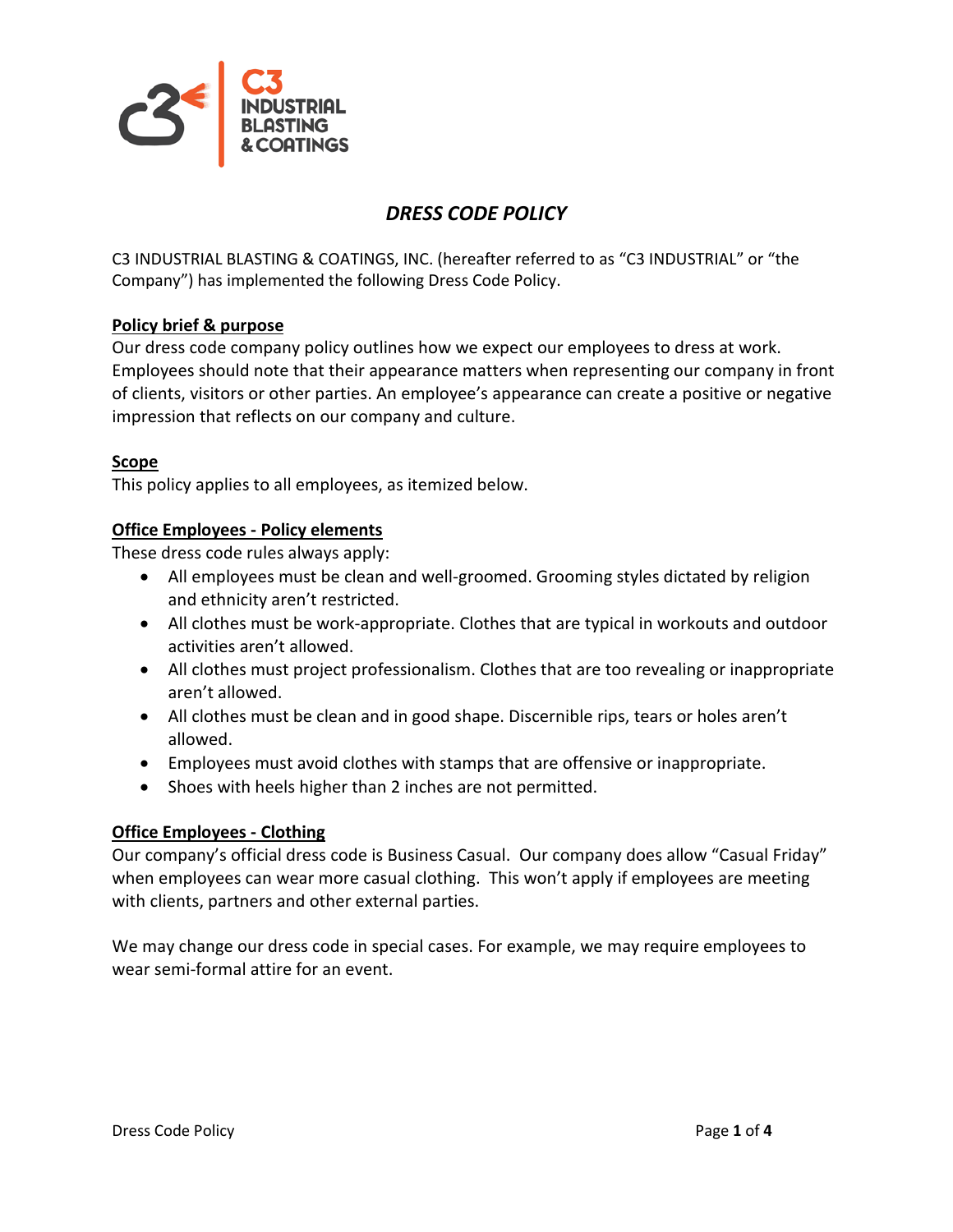

## **Field Employees – Personal Protective Equipment**

Personal Protective Equipment (PPE) will be used as required by the AHA, Hot work/Welding Permits, or ES&H Specialist. The ES&H Specialist will identify appropriate PPE for each task. Items of personal issue will be inspected regularly and maintained in serviceable and sanitary condition and, before being reissued to another person or returned to storage, will be cleaned, disinfected, inspected and/or repaired.

## **Field Employees – Level D Clothing**

Long pants and shirts with sleeves at least 4 inches long will be required. Tank tops and cut off pants will not be permitted. Loosely fitting clothes will not be permitted near rotating machinery or equipment. Jewelry, though strongly recommended to not wear in construction areas, as well as badges on lanyards must be tucked into shirts as to not become entangled.

#### **Field Employees – Safety Footwear**

Safety toe boots must be worn at all times on the job site. Open toe, canvass, or athletic shoes will not be permitted.

## **Field Employees – Eye Protection**

Eye protection will, at a minimum, consist of safety glasses with side shields that meet the ANSI Z 87.1 standard and will be worn, at all times, in the work area. Prescription glasses must also meet the ANSI standard and be provided with side shields.

#### **Field Employees – Hard Hats**

Employees and/or visitors, without exception, are required to wear hard hats while on the premises. Hard hats may not be damaged, painted, deformed, or marked in any way except for markings required to identify the employee, company, craft or title.

#### **Field Employees – Respiratory Protection**

Respiratory protection will be provided as required by the ES&H Specialist. C3 Industrial will obtain a statement from a qualified physician that indicates that the individual required to wear a respirator is medically and physically qualified to wear the specified type of respirator.

#### **ALL EMPLOYEES - Disciplinary Consequences**

When an employee disregards our dress code, their supervisor should reprimand them, according to the Company Progressive Discipline Policy. The employee is expected to begin abiding by the Company dress code upon signature of this policy, as it applies to the nature of their employment. In the event of dress code violations, supervisors will ask employees to return home to change. This will be unpaid time and will result in disciplinary action as per the Company Progressive Discipline Policy.

Dress Code Policy Page **2** of **4**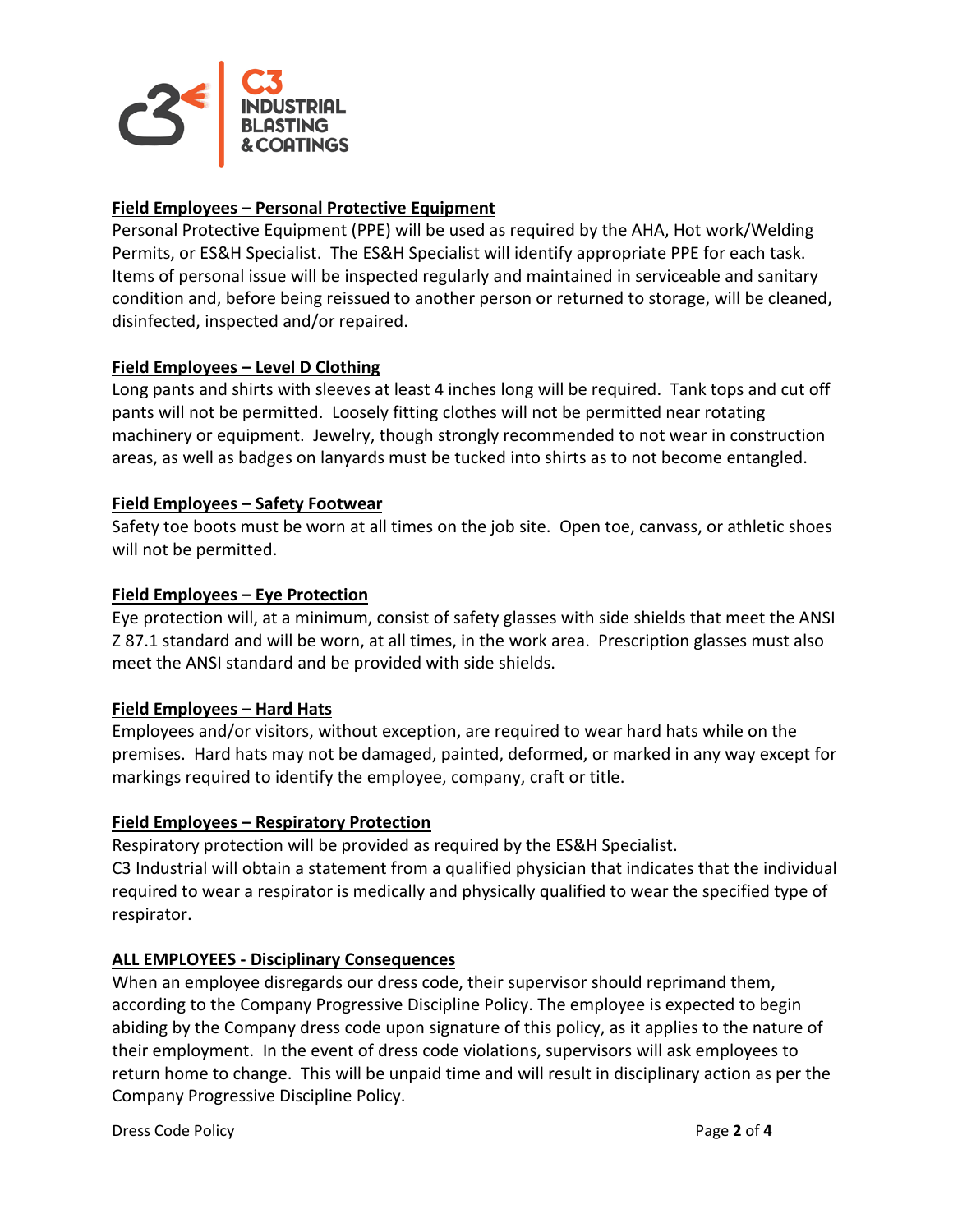

Employees may face more severe consequences up to and including termination, if:

- Their appearance causes irreparable damage, like loss of a major client.
- They repeatedly violate our dress code.